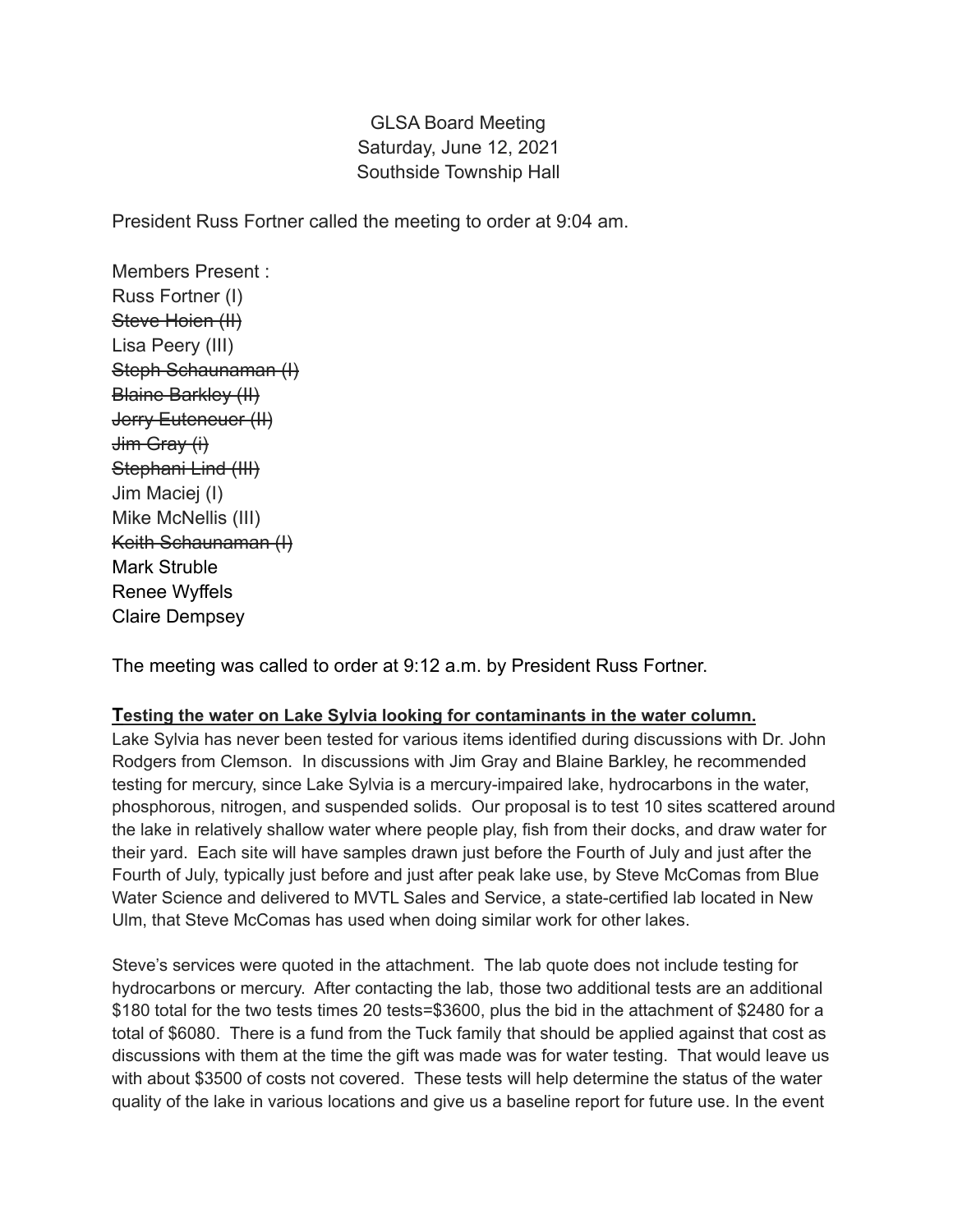something of concern is found in the water by the laboratory analyzing the results, we would confer with experts to determine any additional steps to take. This is a one-time set of tests providing nothing unusual is found. A motion would need to be made approving up to, but not exceeding, \$6500 for these tests with the amount in excess of the designated gift being paid out of GLSA funds.

Since we did not have a quorum present at the meeting, no motion was made, but discussion indicated approval for the water testing. A motion was made later via email communication. See below.

**In the Annandale Advocate newspaper this week, Alicia from Wright County Soil and Water has announced that Lake Sylvia will be getting a CD3 cleaning station at the landing.** CD3 is a solar-powered wet/dry vacuum cleaner with some tools attached to it so a boater can use the tools to remove any weeds from the boat or trailer. It also gives boaters using it a recorded message about the DNR slogan, "Clean, Drain, and Dry" to attempt to change public behavior.

Jeff Forester, from Minnesota Lakes and Rivers, is the driving force state-wide to install CD3 systems on public landings. In discussions with him about the CD3 system, Jeff has confirmed between our at-the-ramp inspectors and our camera system that repeats a message similar to the CD3 system each time a boat is launched and each time it is retrieved, plus using a camera, will more likely protect the lake than a wet dry vacuum cleaner and some hand tools. He agrees that Lake Sylvia already has the gold standard currently available in Minnesota to deal with invasive species--at the ramp inspections with our inspectors and camera system looking at boats leaving the lake for weeds hanging onto boats or trailers. Jeff Forrester is in full agreement with Lake Sylvia not having one. The county is proposing to put one on our landing anyway, Blaine believes at no cost to the GLSA.

So why not go along with this? Note the following concerns: 1. The system was tested in Minneapolis and after years of use, they redesigned the traffic flow at the location used and put attendants in uniforms. Most likely, the DNR is not going to nor can they do much to change traffic patterns. For those few that might use it, it will certainly cause a slow down in boat launching and retrieval. 2. The GLSA and lake users have nothing to gain by this being at the landing and it is likely to slow down everything.

After much discussion, the members present at the meeting decided that Russ would write a letter outlining all of our concerns and send one to each of the following on behalf of the GLSA members: the DNR, Wright County Soil & Water, and our County Commissioner, Christine Husom. Claire Dempsey and Renee Wyffels also volunteered to send letters of their own. The current members of the AIS Committee will meet in the near future for more discussion.

**Emergency Assistance on the Lake:** Mike asked for help from the Wakeboard Boat Club in dealing with people who may need assistance or are stranded on the lake. Mark Struble volunteered to talk to some of his friends/club members to identify at least one contact on the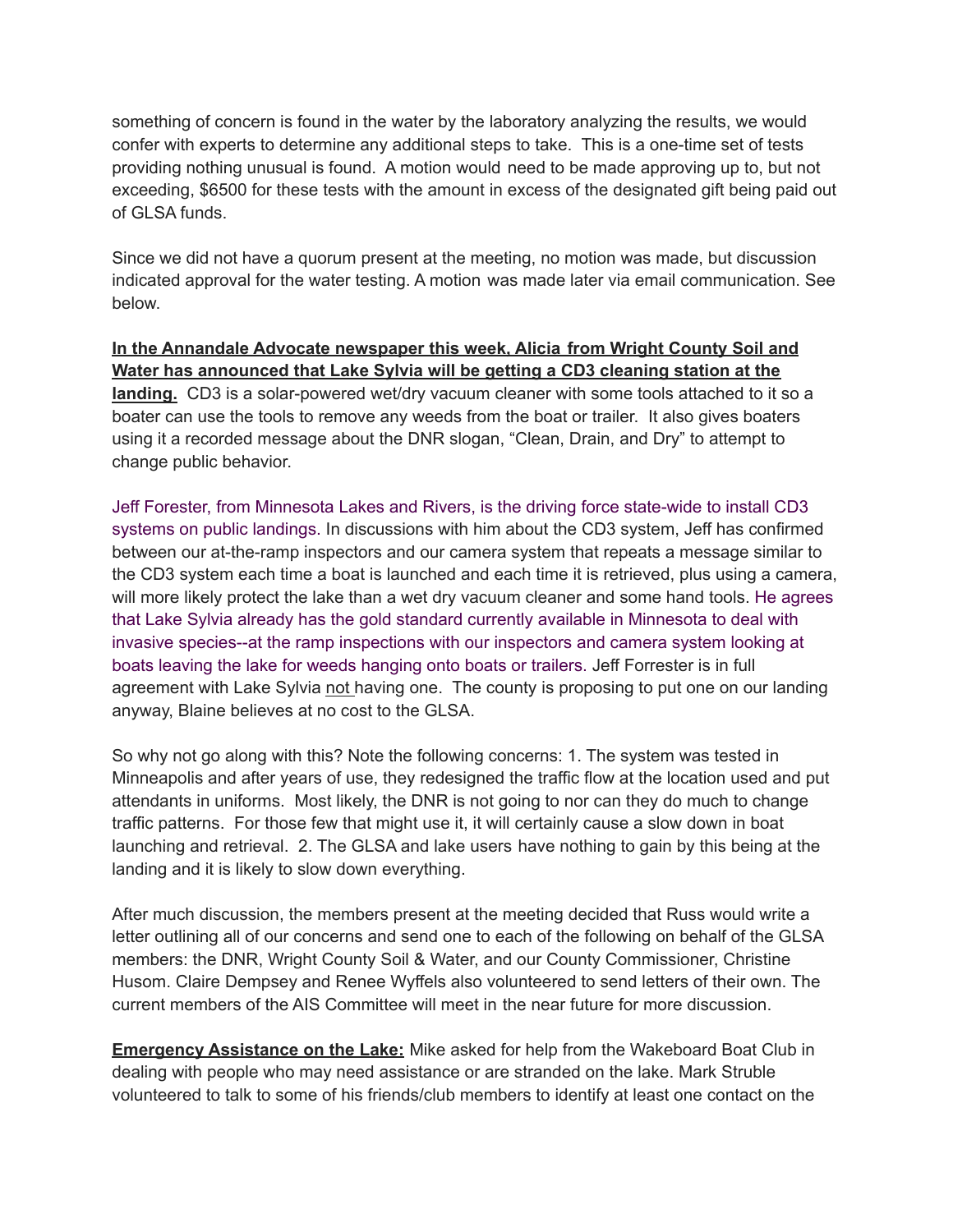east and west lakes. He suggested that the phone numbers be posted on the GLSA website and in the upcoming newsletter.

**GLSA Golf Tournament:** There will be a meeting the week of 6/14 to finalize details. There are about 60 players registered so far; about 112-120 would be the maximum. Hole sponsorships cost \$500, which includes the cost for 2 golfers, signage, and a representative who could remain at the tee box throughout the tournament. Josh Hart, owner of the driving range and part owner of Spilled Grain Brewery will supply practice golf balls and free beers for golfers. The owner of BedRock in South Haven will be contacted and given information about hole sponsorship.

The meeting adjourned at 10:04 a.m.

Respectfully submitted, Renee Wyffels

## **Email Communication following the meeting:**

- 1. Steve Hoien made a motion to approve up to \$6500 for water testing before and after the 4th of July. Claire Dempsey seconded. Nine members voted "yes" via email communication. Motion carried.
- 2. Blaine Barkley, other members of the AIS Committee, and any other board members who would be interested in meeting to discuss our response to the CD3 stations will meet in the near future--sometime soon after June 18th.
- 3. Lisa Peery made a motion to accept the Executive Board members (Russ Fortner President, Lisa Peery - Vice President, Steve Hoien - Treasurer & Renee Wyffels - Secretary) and the 2 new board members (Jan Evenson & Ken Schumaker) for the 2021 - 2022 fiscal year. Jim Maciej seconded. Ten members voted "yes" via email communication. Motion carried.
- 4. Russ received a request from someone regarding the formation of a petition related to the development of the Camp Koinonia land. This person would like the petition to be initiated by the GLSA board members requesting that the Camp land NOT be developed as proposed by Kami Holdings. If board members concur, a petition from the GLSA Board needs to be written and prepared for signatures by lake residents in time for the July 1 Wright County Planning & Zoning Board Meeting. There was much discussion about this issue via email communication. No final action was determined.
- 5. Blaine asked for quotes for printing the Loon Calls newsletter in a color edition. Steph Schaunaman reached out to Sheri from the Advocate for pricing to print the entire 8 pages in color. It would cost an additional \$175. Steph thinks this is a good time to look